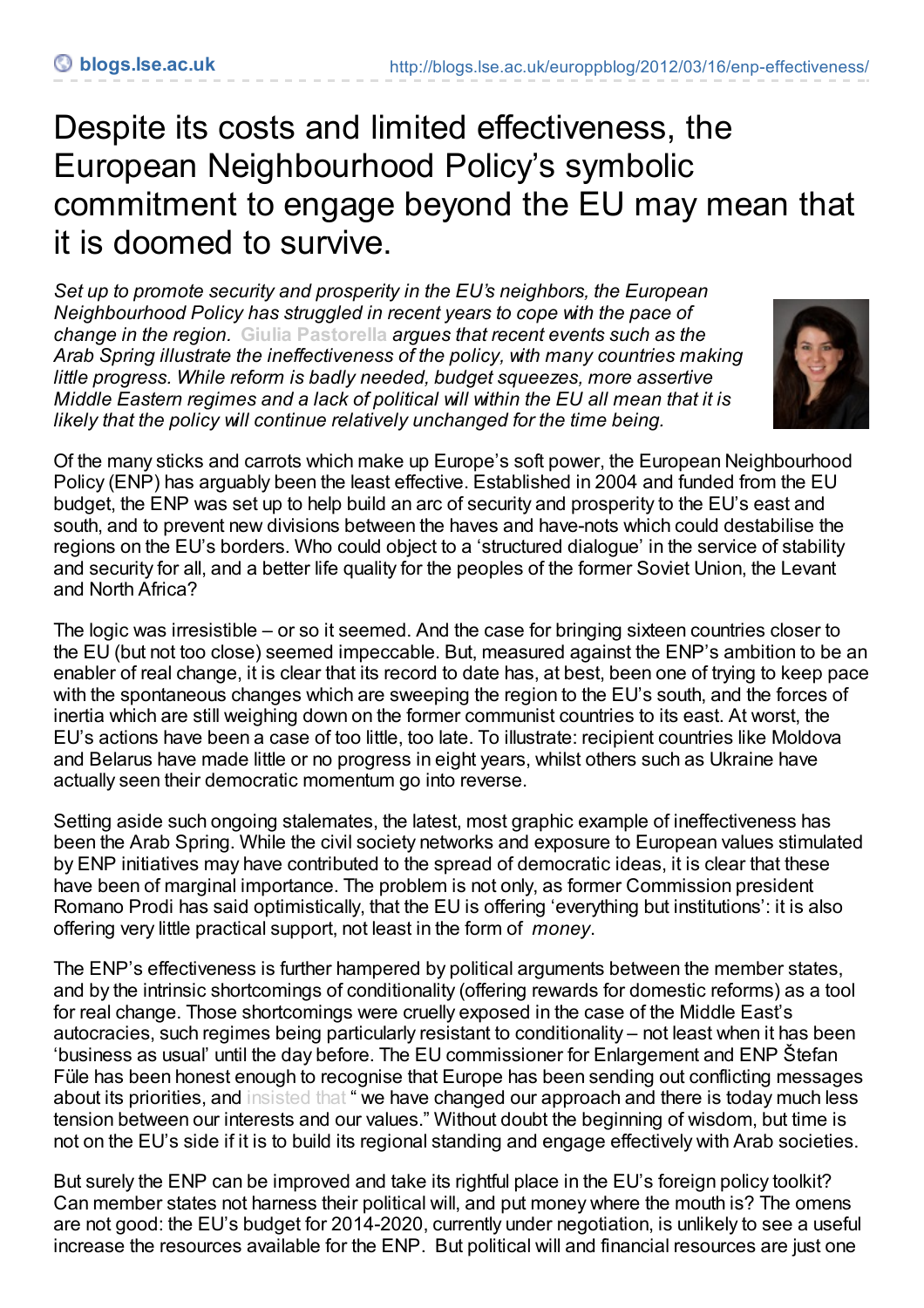part of the equation. We have to remember that ENP is a "joint ownership" policy, in which the EU and its partner countries participate on an equal footing. And the fact is that the new regimes of the Middle East are likely to become increasingly assertive in their foreign policies and geopolitical orientations. This represents an opportunity for the EU, but also a challenge, for the old certainties – such as a ' default' alignment with western interests – can no longer be taken for granted. Whilst Tunisia has joined the International Criminal Court, Egypt has restored its relationship with Iran.

Against this sobering background, we are entitled to ask some searching questions. If both sides – donors and recipients – have little incentive to continue, and if the policy is costing money *and* achieving little, what prevents us all from admitting that we were wrong, and that the ENP should now be quietly binned? Would it not make more sense to leave European action to member states; to encourage the private sector to seek out investment opportunities; and to concentrate on other EU instruments, such as intensified diplomacy and security and defence (ESDP) missions? The most useful elements of ENP have been borrowed from the EU's enlargement policies, from its development aid strategy, and from its defence and security activity. So it should be relatively easy to break it up again and to return each chapter to its appropriate policy area.

The main explanation for the current inertia is to be found in the EU's self-image, and in the need to not betray that image in the courtroom of world opinion. *Reputation* is the key word, and Ian Manner's much quoted expression "normative power Europe" is another. Having consolidated peace and prosperity within its own borders, the EU has always seen itself as engaged in a universal mission to export its own success by supporting democracy, the rule of law, honest and efficient institutions and human rights, along with policies that boost human welfare and prosperity. The new, treaty-based [\(Article](http://eur-lex.europa.eu/LexUriServ/LexUriServ.do?uri=OJ:C:2008:115:0013:0045:EN:PDF) 8) obligation to export the Union's values to its borderlands has, indirectly, given a constitutional justification to ENP that will reinforce the EU Commission in the 'path-dependency 'of its policy. The pressure is now on to deliver some tangible successes through the ENP, and to be *seen* to be doing so, for the sake of the EU's credibility.

But there is another reason why the ENP may yet be doomed to survive. It is that the symbolic commitment to engage beyond the EU's actual frontiers sends a signal of good will and solidarity whose value easily surpasses the concrete achievements of the policy. That commitment has built a political capital that would be difficult to rebuild if the ENP were to be scrapped. It would be as if the EU were telling the benighted peoples of its ' near abroad ' that it had stopped caring about them – and they – and, crucially, their governments – would draw the obvious conclusion, and orientate their policies in ways which could prove more costly to Europe.

There are costs attached to dismantling any policy or institution, even if these are not altogether evident at the time – and these are costs to all the parties involved. Sometimes the price is worth paying. But it seems we are not there yet with the ENP. Neither side can bring itself to walk away, even if (maybe *because*) they know that most of real life will take place elsewhere. Which is not necessarily the best endorsement of a policy.

*Please read our comments policy before [commenting](http://blogs.lse.ac.uk/europpblog/about/comments-policy/).*

*Note: This article gives the views of the author, and not the position of EUROPP – European Politics and Policy, nor of the London School of Economics.*

 $\mathcal{L}_\text{max}$  , and the set of the set of the set of the set of the set of the set of the set of the set of the set of the set of the set of the set of the set of the set of the set of the set of the set of the set of the

## *About the author*

## *Giulia Pastorella - Hanover*

Giulia graduated in 2011 with a Double MSc in European Affairs from the Institut d'Etudes Politiques (Paris) and the London School of Economics, winning the LSE European Institute Leonard Woolf prize for Best Dissertation and LSE European Institute Michael Oakeshott prize for Best Overall Performance. Giulia is currently working at Hanover, a public affairs and public relations agency across the London